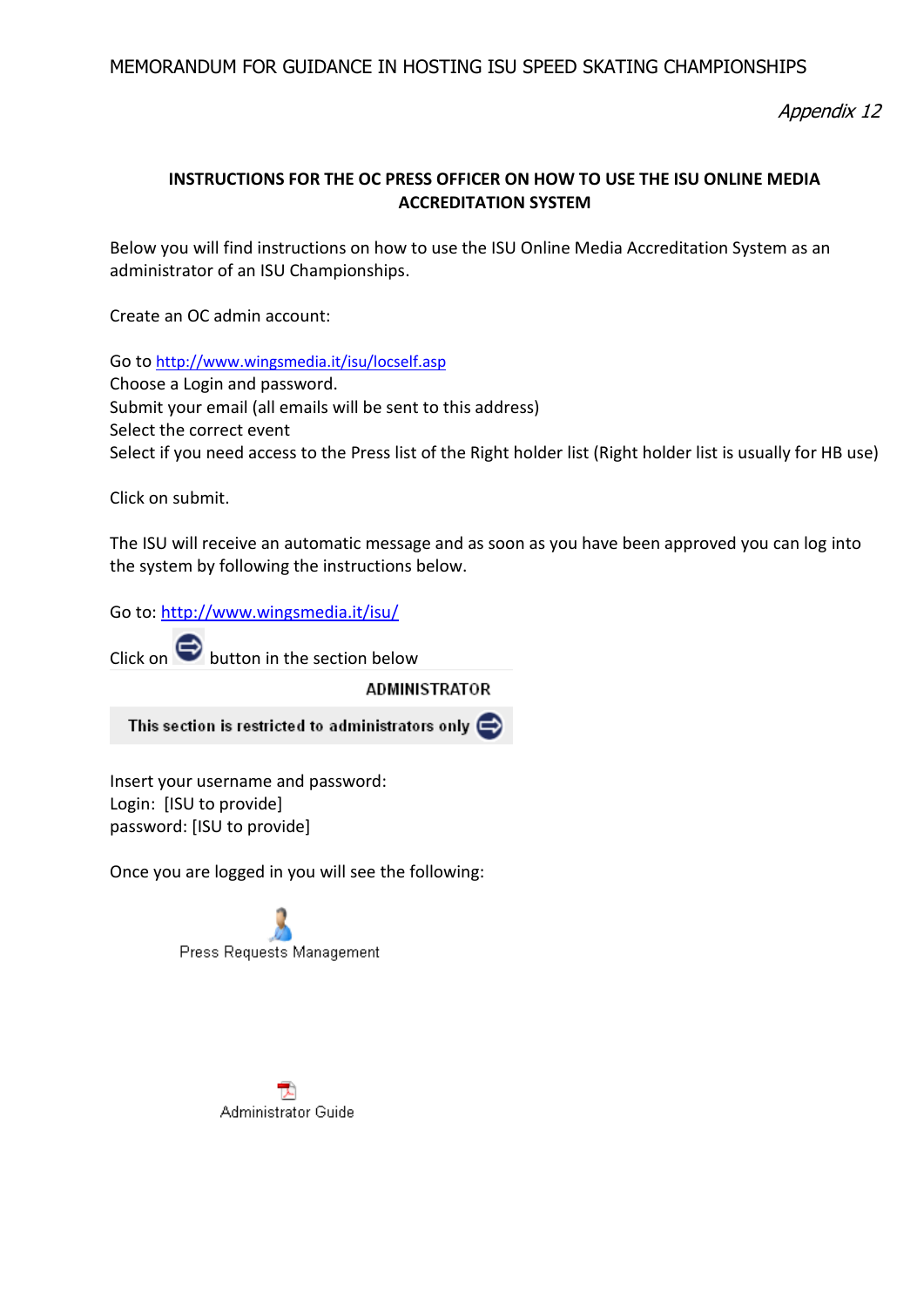Appendix 12

The Administrator Guide provides further information on the ISU Online Media Accreditation System. If you have any further questions, please refer to this document or contact the ISU Media Team [media@isu.ch](mailto:media@isu.ch)

Click on: Press Requests Management and you will be taken to your homepage like the example below:

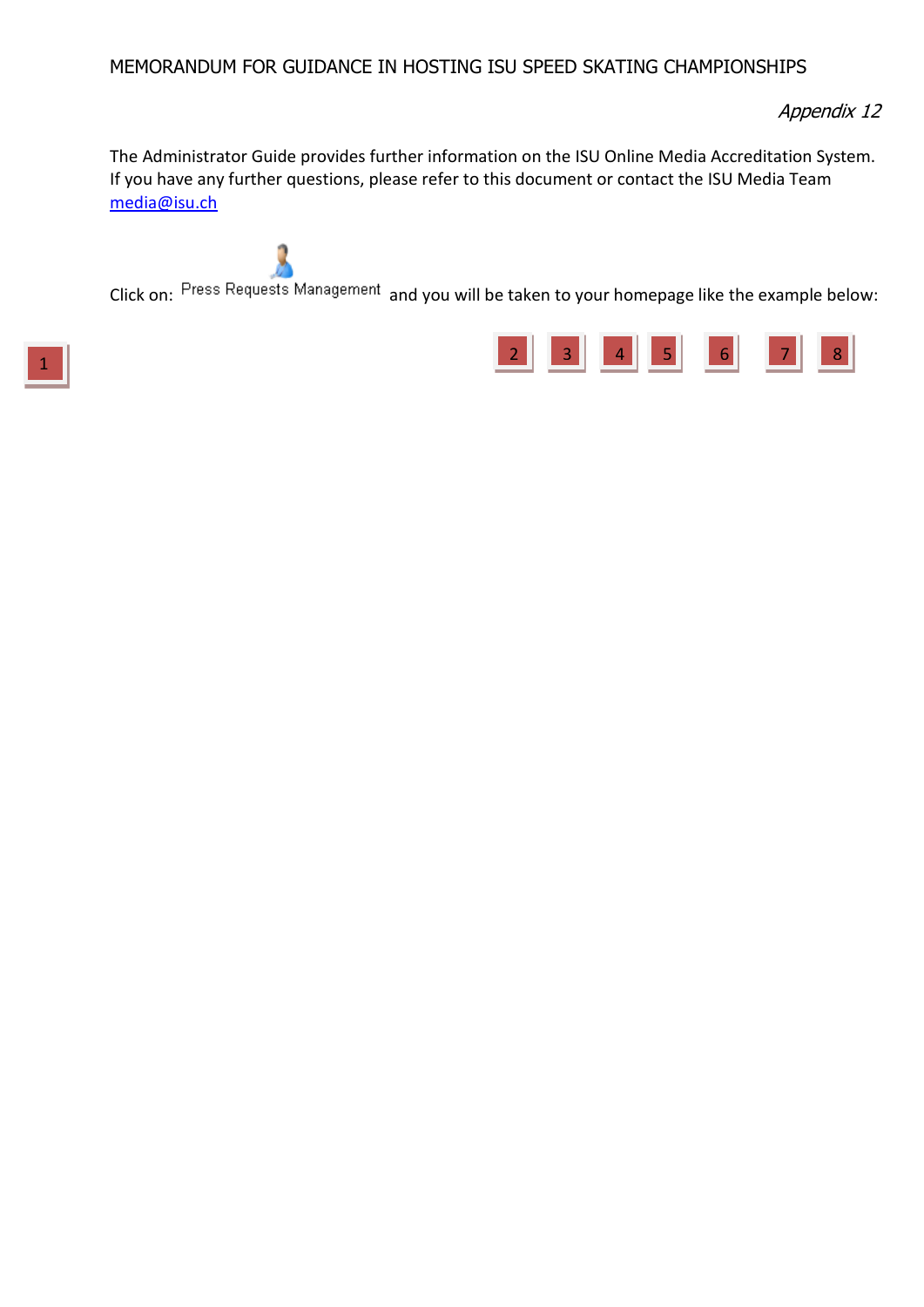Appendix 12



- 1. The name of the event you administer
- 2. Number of new requests
- 3. Number of requests with new messages
- 4. Number of approved requests
- 5. Number of declined requests
- 6. Number of requests that have asked to provide further information (when an answer is sent it appears as 3)
- 7. Number of requests approved under condition
- 8. Total number of requests
- 9. Excel symbol allows to export all data to Excel
- 10. Event field is only valid if multiple events are administered. Other fields can be filled in to perform a search
- 11. Click the Search button to launch the search

In order to process the new requests, click on the number under the yellow button (4) and the follow list is displayed: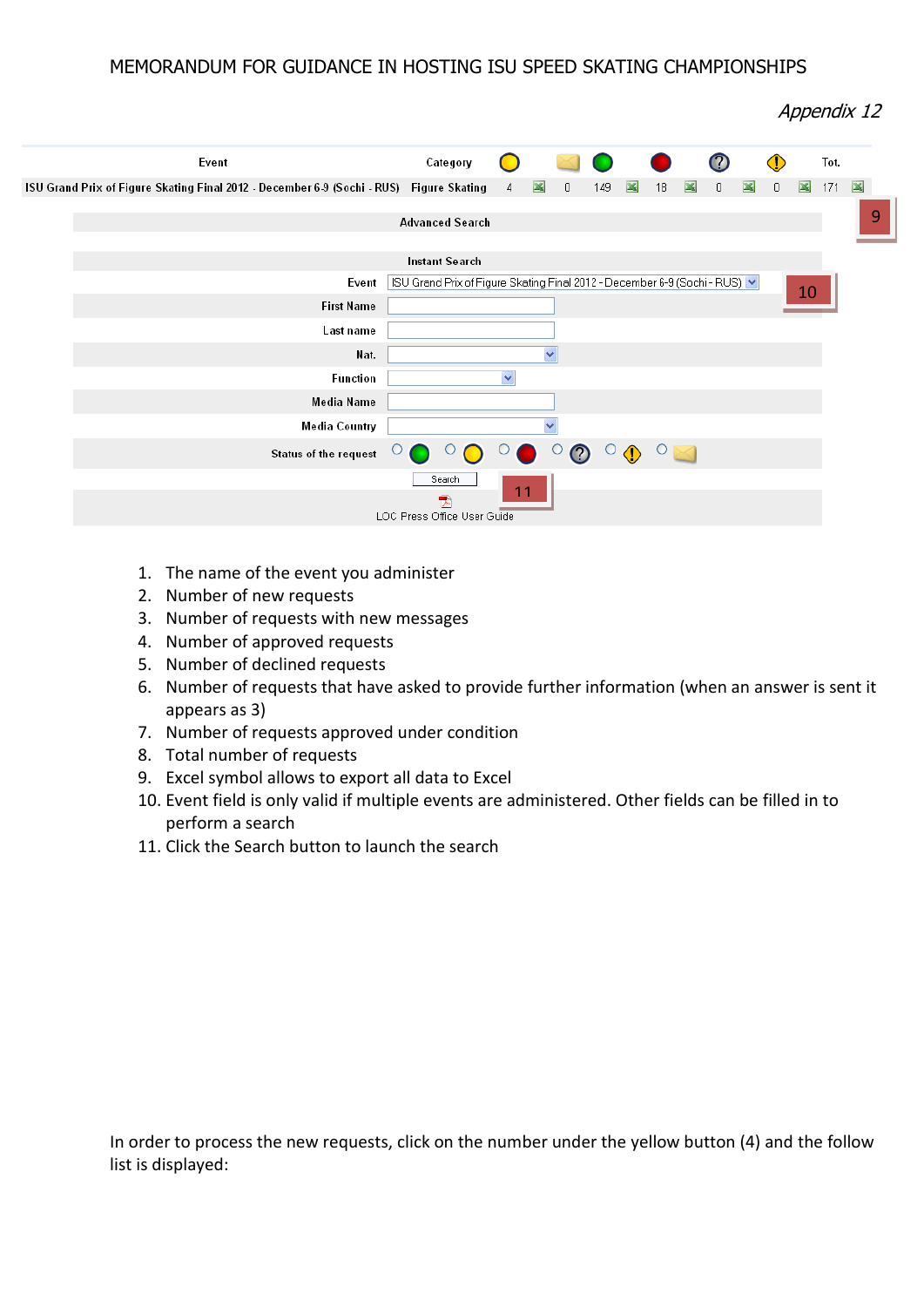Appendix 12

|                                      | 12            |                 |                 |            |                                  | Requests for ISU Grand Prix of Figure Skating Final 2012 - December 6-9 (Sochi - RUS) |            |                          |         |
|--------------------------------------|---------------|-----------------|-----------------|------------|----------------------------------|---------------------------------------------------------------------------------------|------------|--------------------------|---------|
|                                      |               | $\vee$ $\vee$   | ハト              | ハム         | V                                | $\sqrt{7}$                                                                            | $\sqrt{6}$ | $\sqrt{\nabla}$          |         |
|                                      |               | First<br>Name   | Last name       | Nat.       | Media Name                       | Codes                                                                                 | Reccomend  | Status of the<br>request | Message |
| P P                                  |               | <b>HIRONO</b>   | NAKAMURA        | JPN.       | Ski Journal Publ                 | WRITING PRESS-Writer (6.1)                                                            | 13         | 14                       | 15      |
| r.                                   | D             | Vesti           | Sochi           | <b>RUS</b> | VGTRK GTRKA<br>"Ku               | TV-NON RIGHTS HOLDER-Cameraman (9.4)                                                  |            |                          |         |
| r.                                   | $\mathcal{P}$ | <b>TAKAHIRO</b> | <b>TSUIHIJI</b> | JPN.       | Chunichi<br>Shimbu               | WRITING PRESS-Writer (6.1)                                                            |            |                          |         |
| r.                                   | £             | Takeshi         | Yamashita       | <b>JPN</b> | <b>NIPPON</b><br><b>TELEVISI</b> | TV-NON RIGHTS HOLDER-Reporter (9.1)                                                   |            |                          |         |
| 16<br>17<br><b>REG</b><br>18<br>home |               |                 |                 |            |                                  |                                                                                       |            |                          |         |

- 12. To sort the information in alphabetical or reverse alphabetical click on  $\blacksquare$
- 13. OC Recommendations appear in this column
- 14. Status of request symbols 2 to 7 can be displayed
- 15. If there is a message symbol 3 will show
- 16. This shows media accreditation request history of the individual
- 17. Displays the profile of the individual
- 18. Button to go back to the homepage

In order to view and edit the profile of an individual click on the symbol in column 14.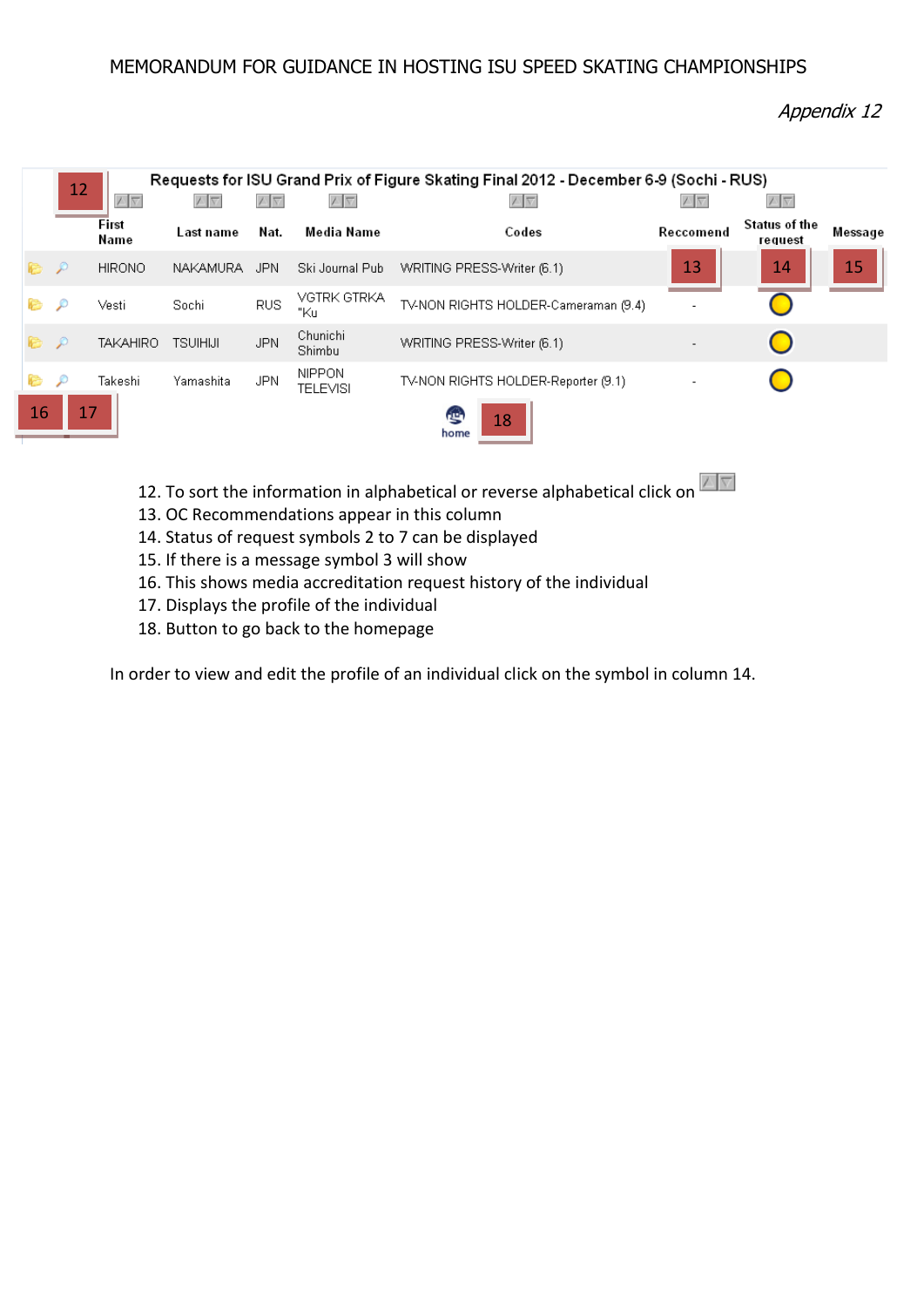Appendix 12

| print this page                                                                        |                                                                                       |  |  |  |  |  |
|----------------------------------------------------------------------------------------|---------------------------------------------------------------------------------------|--|--|--|--|--|
| Event                                                                                  |                                                                                       |  |  |  |  |  |
| ISU Grand Prix of Figure Skating Final 2012 - December 6-9 (Sochi                      | View details of the request                                                           |  |  |  |  |  |
| - RUS)                                                                                 | Approval                                                                              |  |  |  |  |  |
| Personal data                                                                          | Status of the request                                                                 |  |  |  |  |  |
| Given name: Vesti                                                                      | is sued on 21/09/2012 12.50.22                                                        |  |  |  |  |  |
| Last name: Sochi                                                                       |                                                                                       |  |  |  |  |  |
| Function: TV-NON RIGHTS HOLDER Cameraman                                               | <b>O</b> Ask for information                                                          |  |  |  |  |  |
| Personal e-mail address: nadezda7@yandex.ru                                            | 19<br>Pending approval with                                                           |  |  |  |  |  |
| Direct phone number: 8622623377                                                        | 9.5 TV-NON RIGHTS HOLDER Technician<br>20<br>Recommend: $\left  - \right  \vee$<br>21 |  |  |  |  |  |
| Direct fax number: 8622621711                                                          |                                                                                       |  |  |  |  |  |
| Mobile phone number: 8918308                                                           |                                                                                       |  |  |  |  |  |
| AIPS Card Number:                                                                      |                                                                                       |  |  |  |  |  |
| National Card Number:                                                                  |                                                                                       |  |  |  |  |  |
| Passport 0308 828795                                                                   | Message                                                                               |  |  |  |  |  |
| Twitter Account:                                                                       |                                                                                       |  |  |  |  |  |
| Note:                                                                                  | 22                                                                                    |  |  |  |  |  |
| Enter your media details<br>(only necessary at first login then update when necessary) |                                                                                       |  |  |  |  |  |
| Media Name: VGTRK GTRKA "Kuban"                                                        | $\cdot \rangle$<br>23                                                                 |  |  |  |  |  |
| Editor: Mochinskii Vlad                                                                |                                                                                       |  |  |  |  |  |
| Media Kind: TV-NON RIGHTS HOLDER                                                       |                                                                                       |  |  |  |  |  |
| Address: Pervomaickai 22 kv 34                                                         |                                                                                       |  |  |  |  |  |
| City: Sochi                                                                            |                                                                                       |  |  |  |  |  |
| Nat: RUS                                                                               |                                                                                       |  |  |  |  |  |
| Zip Code: 385002                                                                       |                                                                                       |  |  |  |  |  |
| Direct phone number: 8622623377                                                        |                                                                                       |  |  |  |  |  |
| Direct fax number: 8622621711                                                          |                                                                                       |  |  |  |  |  |
| Main media e-mail address: vesti@sochi.com                                             |                                                                                       |  |  |  |  |  |
| Media Site:                                                                            |                                                                                       |  |  |  |  |  |
| Note:                                                                                  |                                                                                       |  |  |  |  |  |
| <b>ID Photo</b>                                                                        |                                                                                       |  |  |  |  |  |
|                                                                                        |                                                                                       |  |  |  |  |  |
| Professional Card                                                                      |                                                                                       |  |  |  |  |  |
| $rac{1}{2}$                                                                            |                                                                                       |  |  |  |  |  |

19. If further information is required (eg copy of the professional card, link to previous related articles, letter from editor etc) select this option then fill in the message in section 22 then

click on the  $\frac{\rightarrow}{\rightarrow}$  (area 23) to submit. We recommend that you add the date before your message, because if there is an exchange of messages between OC and journalist, it is easier to track.